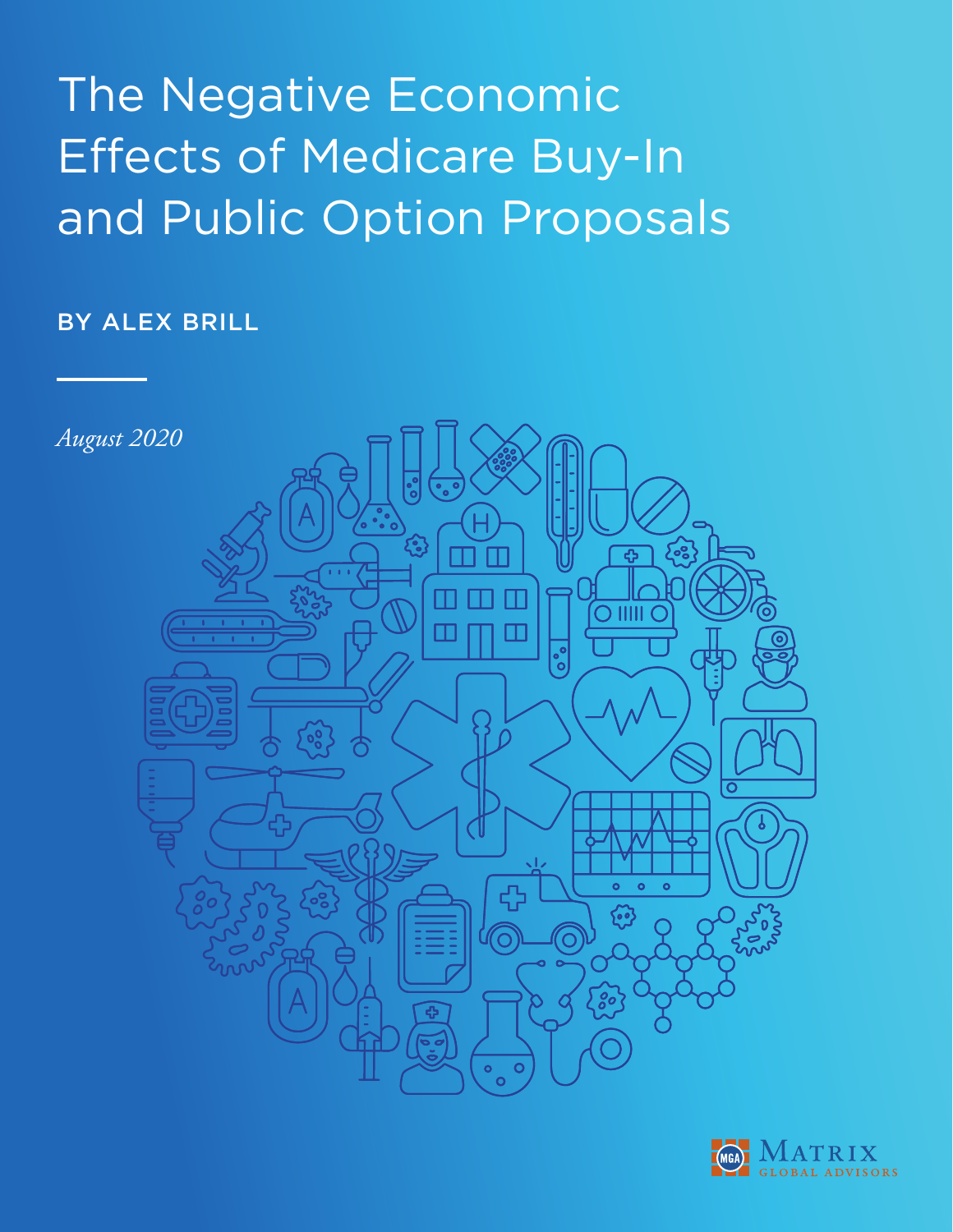#### **INTRODUCTION**

Democratic lawmakers and candidates for political office recently have expressed a renewed interest in enlarging government healthcare programs. The specifics of each plan differ, but all proposals would significantly alter the existing healthcare landscape by expanding the share of the population covered by public payors and increasing the government's fiscal responsibility, influence, and control over the healthcare sector.

These efforts may intensify in the coming months, given the possibility of a change in political control after the November elections and the large number of workers losing jobs and employersponsored health insurance during the current coronavirus pandemic. It is vital that policymakers and those affected by such a policy change understand the far-reaching adverse consequences of these proposals. This paper discusses recent proposals to expand Medicare or offer a public option and lays out the likely impact such a move would have on various stakeholders.

## **MEDICARE BUY-IN AND PUBLIC OPTION PROPOSALS**

Proposals to expand Medicare or offer a public option were a fixture of Democratic presidential candidates' platforms and have been popular in the 116th Congress. No fewer than 10 bills proposing some kind of public option were introduced in the House and Senate last year (*KFF, 2019*), and presidential candidates associated themselves with various (sometimes multiple) versions of expanded government healthcare programs.

Congressional proposals range from creating singlepayer coverage for all U.S. residents – put forward by Senator Bernie Sanders (I-VT) and Representative Pramila Jayapal (D-WA) – to allowing Americans

aged 50–64 to "buy in" to Medicare – proposed by Senator Debbie Stabenow (D-MI) and Representative Brian Higgins (D-NY). Other proposals would add a public option to the health insurance marketplace established in the Affordable Care Act (ACA).

While a shift to a single-payer system like Senator Sanders and Representative Jayapal have proposed would be the most disruptive to the U.S. healthcare system, it is the least likely to be adopted. But Medicare buy-in for older individuals and the creation of a public option have gained more traction. Presumptive Democratic presidential nominee Joe Biden has backed a public option for all ages through the ACA marketplace, and the Biden-Sanders Unity Task Force (*2020*) recently recommended that Medicare should be available to Americans beginning at age 60.

Much has been written about the staggering cost and substantial negative impacts of Medicare for All. Less well understood are the negative effects of Medicare buy-in and public option proposals.

## **Current Role of Medicare in U.S. Healthcare**

The Medicare program is the largest single purchaser of healthcare in the United States, spending roughly \$700 billion in 2018. This spending represented 3.6 percent of gross domestic product (GDP), while private health insurance spending totaled 6 percent of GDP (*MedPAC, 2020*). According to the Medicare Trustees Report (*2020*), without any expansion of the program, Medicare spending is predicted to grow to 6 percent of GDP by 2045.

Medicare, Medicaid, and the Children's Health Insurance Program cover 42 percent of hospital reimbursement, 35 percent of physician office payments, and 43 percent of retail prescription drug spending (*MedPAC, 2020*).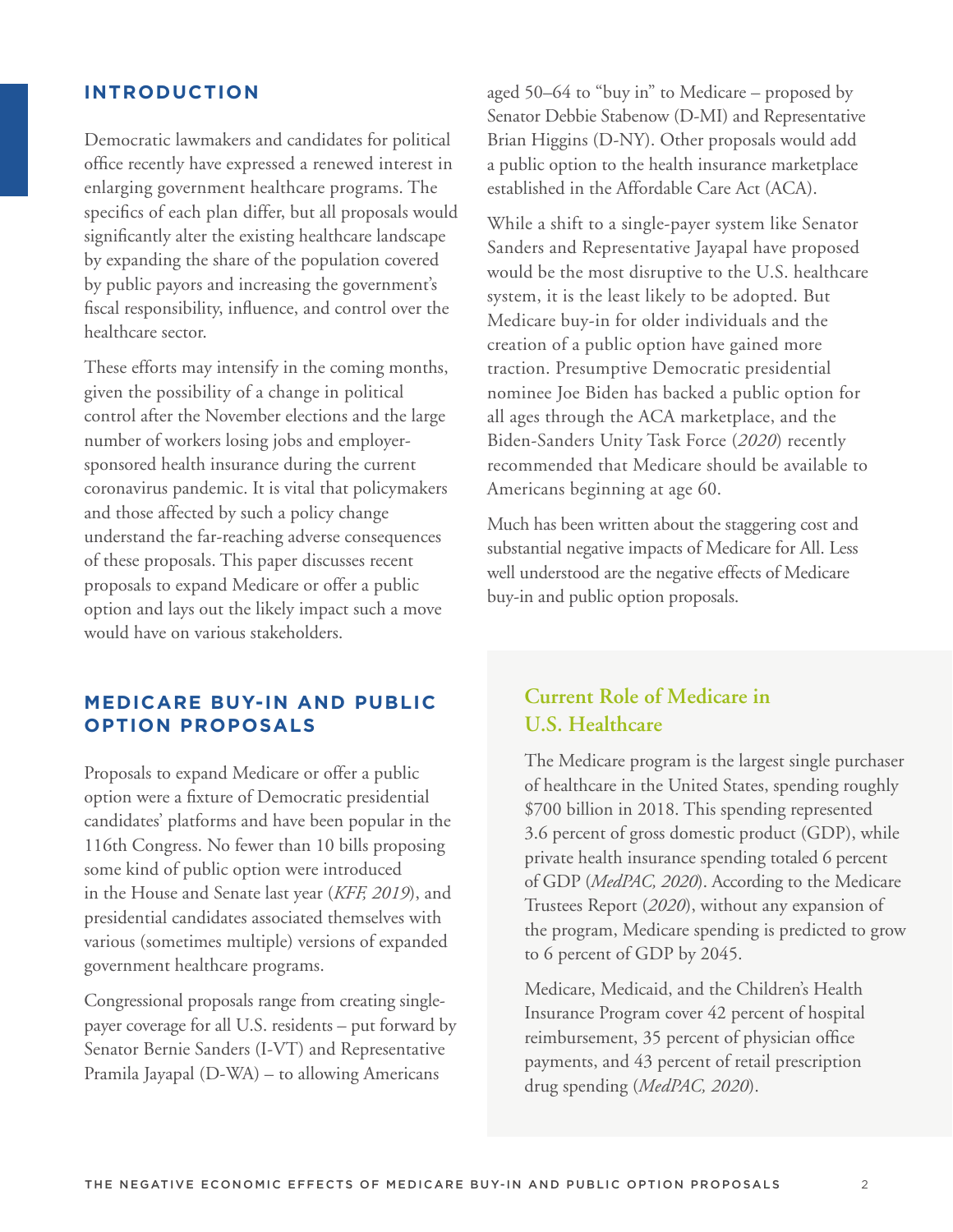#### STAKEHOLDER IMPACT

Like any policy change, Medicare buy-in or a public option would create winners and losers by shifting the burden of paying for the healthcare of more Americans to the government. Proponents claim savings from their proposals, but taxpayers will have to pay for an expansion of Medicare, and promised savings have to come from somewhere. In short, such a policy change would negatively affect more people than is commonly understood, and these proposals should be concerning to a range of stakeholders, including workers, employers, healthcare providers, consumers, and taxpayers.

#### **Impact on Workers and Employers**

One promise often made by advocates for Medicare buy-in or a public option is that workers will receive higher wages if employers are not paying for their health insurance. The logic is appealing, as current

health insurance benefits have been shown to reduce workers' wages. However, wages will not rise a commensurate amount for all workers. Health economist Austin Frakt answers the question of whether wages will rise thus:

 Research suggests the answer is "yes," with the caveat that it may not be matched dollar for dollar for everyone. The precise relationship depends on the nature of the labor market, which varies across markets and jobs. (*Frakt, 2020*)

In today's workforce, wages are generally equal for similar workers in the firm regardless of whether an individual worker enrolls in the company's health plan or opts for their spouse's coverage or another option. If, for example, workers aged 60 are switched from employer-provided insurance to Medicare, wage adjustments cannot easily be confined to this segment of the workforce.

#### **STAKEHOLDERS AFFECTED BY MEDICARE EXPANSION**

#### WORKERS & EMPLOYERS

Savings for employers and wage increases for workers could be less than employers' healthcare costs, and workers or employers would likely need to pay for supplemental insurance

#### **HEALTHCARE** PROVIDERS

Healthcare providers will be negatively impacted because Medicare pays significantly less than private insurance does

#### **TAXPAYERS**



Expanding Medicare would cost taxpayers trillions of dollars

#### **CONSUMERS**

The number of uninsured individuals would decrease only 0.2%, while premiums would increase 2–10% for people who remain in the individual market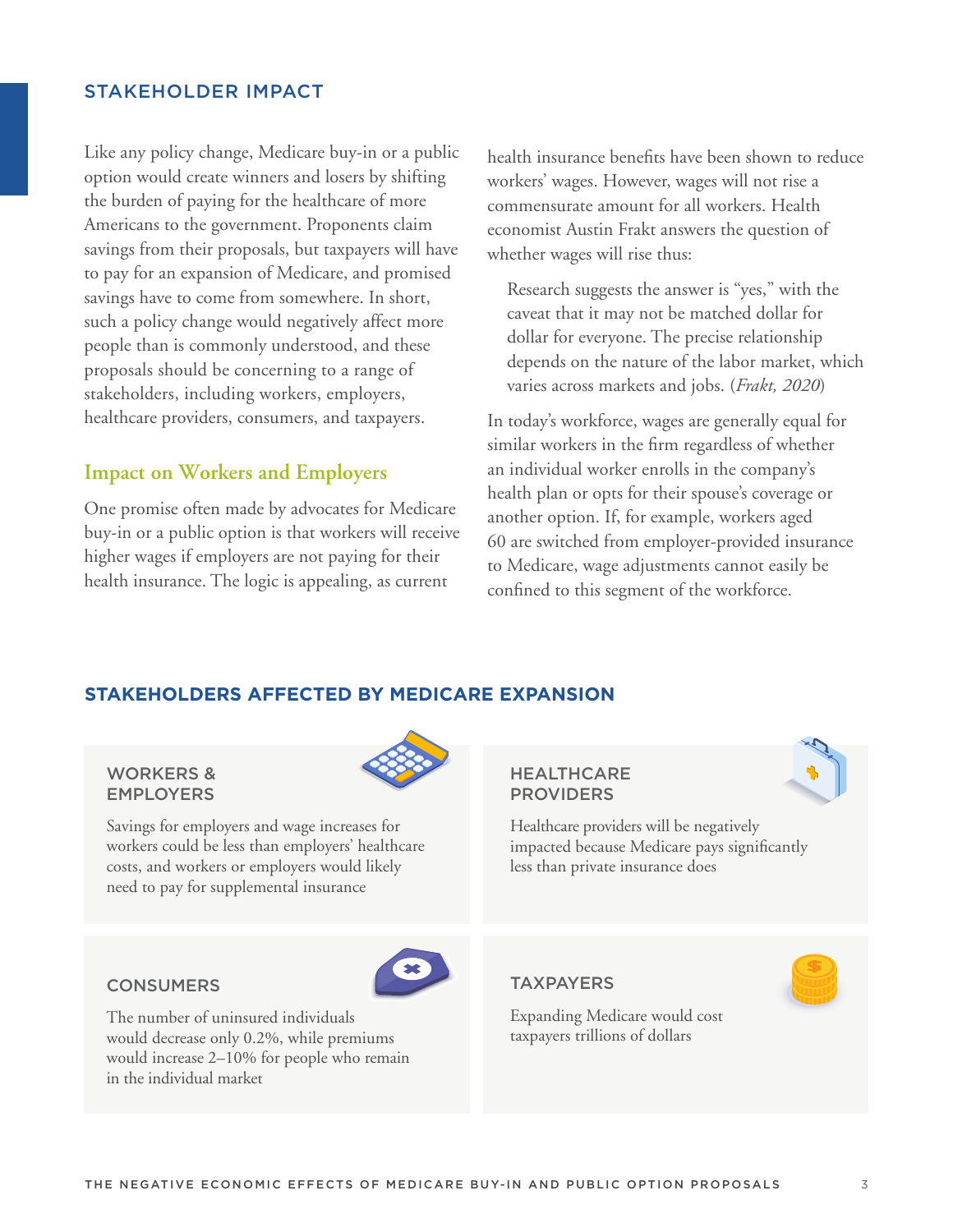Even if gross wages do rise if the cost of workers' healthcare is covered by the government, after-tax wages will generally increase significantly less (*Gleckman, 2019a*). This result is due to the differential in tax treatment between wages (subject to income and payroll taxes) and employer-provided health insurance (excluded from tax).

Some employers support expanding Medicare because it possibly could free them from the cost of providing health insurance to employees. In a survey conducted by the Business Group on Health, more than half of businesses supported Medicare buy-in, though they differed on the minimum age for inclusion (*Japsen, 2019*). However, to the extent that workers' earnings rise, the savings that businesses achieve from lower healthcare costs will evaporate. In other words, shifting the cost of health insurance from employers to the government cannot accrue benefit fully to both employers and employees. Moreover, some proposals have included an employer tax to provide a funding source for Medicare expansion, which could negate cost savings for employers and wage increases for workers (*Gleckman, 2019b*).

Perhaps an even greater concern is that Medicare buy-in may not cover as much as private insurance. As Avalere Health (*2016*) has pointed out, there is no out-of-pocket cap in Medicare as there is in private insurance; for Medicare Part B, which covers hospital expenses, beneficiaries are responsible for 20 percent of costs; and Medicare Part D, which covers prescription drugs, could be less generous than other insurance options. Medicare buy-in, therefore, could leave workers with high out-ofpocket costs or the need to purchase supplemental insurance. To the extent that employers need or want to cover these additional costs, employers could be worse off than they were with these workers on the company's health insurance plan.

Finally, employers eager to move workers onto Medicare rolls should recognize the significance that health insurance holds for many people as an employment benefit. In a 2018 employee benefits survey, 55 percent of people named health insurance as "the most important benefit in terms of their job satisfaction" (*Ballou, 2018*). Perceived eagerness by employers to push workers off of employer-sponsored insurance could negatively affect employee morale.

## **Impact on Healthcare Providers**

Proponents of expanding Medicare frequently point to the cost savings of such a shift due to the significant price differential between healthcare provided by Medicare and healthcare covered by private payers. The Congressional Budget Office (CBO) has observed that private insurers pay much higher prices than Medicare does (*Pelech, 2017*). Medicare pays hospitals 59 percent less, on average, than private insurance pays hospitals (*Ippolito and Pope, 2020*). With more people covered by Medicare, providers will see more patients covered by a public program with far lower reimbursement rates. These reductions in reimbursement will likely have consequences for workers in hospitals and across all provider settings, many of whom are not highly paid doctors and hospital administrators. For example, registered nurses comprise 30 percent of all hospital employment, and hospital support staff (nurses' assistants, administrative support staff, and janitorial staff) earn, on average, less than \$37,000 per year (*BLS, 2019*). Savings achieved by expanding Medicare would come, at least in part, out of the pockets of these workers.

#### **Impact on Consumers**

One rationale for expanding Medicare is to reduce the number of uninsured individuals, but Medicare buy-in proposals for older individuals would have only a minimal impact on coverage. An American Action Forum analysis found that Medicare buy-in for those 50–64 would only reduce the total uninsured rate by 0.2 percent (*Holt, 2019*). In fact, among those aged 60–64, only 8 percent are uninsured (*Ippolito and Pope, 2020*).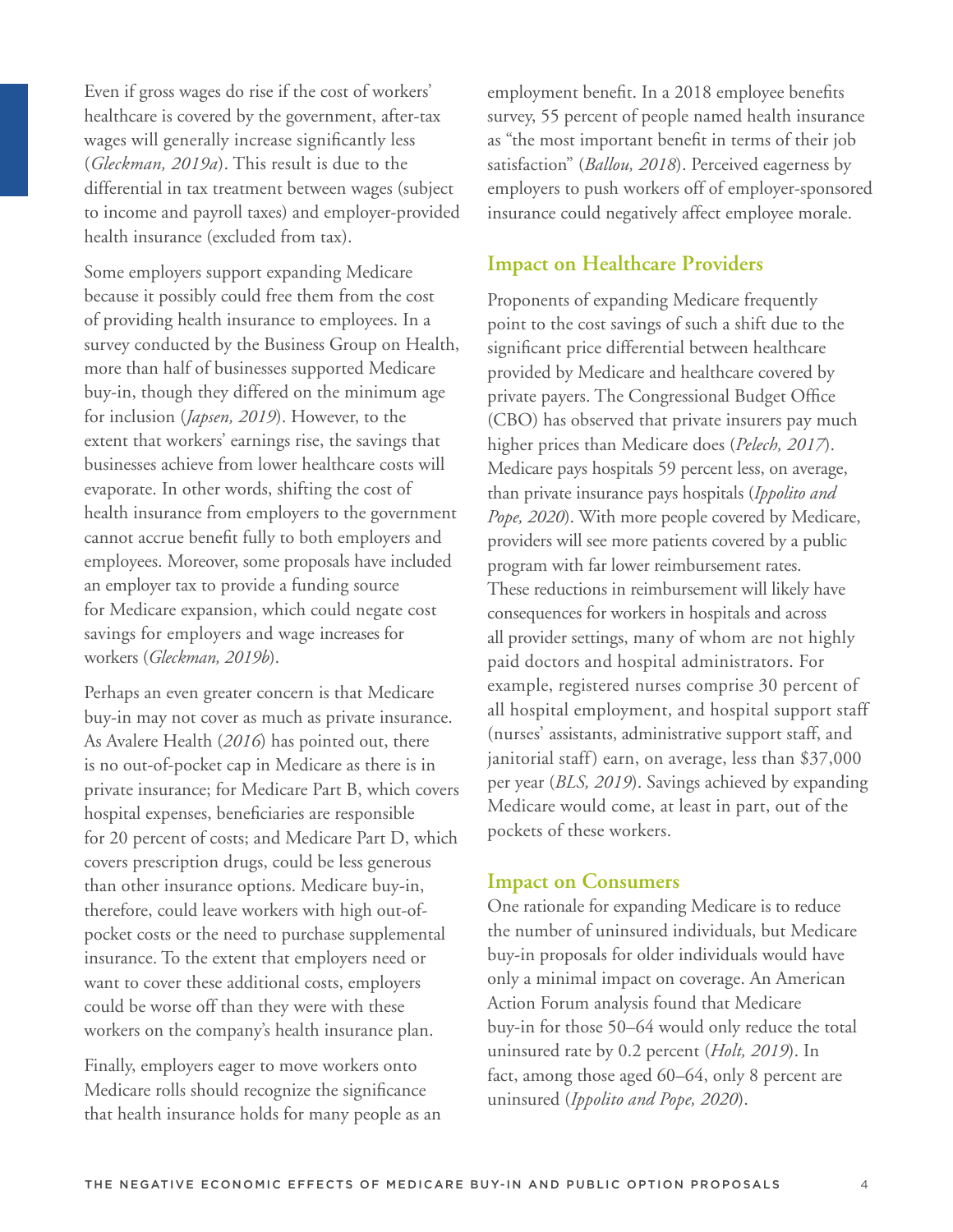A RAND analysis found that Medicare buy-in would cause premiums for those remaining in the individual market to rise between 2 and 10 percent, depending on the specific assumptions and market (*Eibner et al., 2019*). This critical result was derived from a microsimulation model that analyzed the impact of Medicare buy-in for individuals aged 50–64. Similar estimates of Medicare buy-in leading to higher premiums in the individual market have been reported by Kotecki and Westrom (*2019*) and the Blue Cross Blue Shield Association (*2019*). Partially due to increased premiums, out-of-pocket spending for those remaining in the individual market is estimated to increase as much as 9.5 percent (*Eibner et al., 2019*).

In an analysis of the impact of a public option, FTI Consulting warns that the introduction of a public option would drive private insurance plans out of the individual market:

 While the effects would be more gradual than under Medicare for All, the public option would eliminate consumer choice for millions of Americans enrolled in the ACA exchanges and force many current enrollees to lose coverage. (*FTI Consulting, 2019*)

Specifically, FTI estimates that a decade after the introduction of a public option, 2 million people insured through the individual market could lose access to private plans.

## **Impact on Taxpayers**

Some Medicare buy-in and public option proposals are light on financing details, but there is no way around needing taxpayer dollars to pay for what would be an exorbitantly expensive undertaking for the federal government. Individual premiums for Medicare buy-in could cover some of the cost, but federal financing of an expanded program will be needed. As CBO noted last year:

 Currently, national health care spending—which totaled \$3.5 trillion in 2017—is financed through a mix of public and private sources, with private sources such as businesses and households contributing just under half that amount and public sources contributing the rest. (*CBO, 2019*)

Estimates of the gross cost of Joe Biden's healthcare proposals, which include increased subsidies in the ACA exchanges along with a Medicare public option, range from \$2 trillion to \$2.5 trillion over 10 years (*CRFB, 2020*). Additional proposals would reduce federal spending (mostly on prescription drugs) and reduce the overall net cost. However, like reductions in payments to providers, reductions in reimbursement for pharmaceuticals are not without consequence on that industry and the future of new drug development.

## LONG-TERM EFFECTS OF EXPANDING GOVERNMENT HEALTHCARE PROGRAMS

In addition to the near-term fiscal and economic impact of expanding Medicare to millions of additional individuals, there are potential adverse long-term effects on access to and quality of care, as well as future innovation.

## **Access to and Quality of Care**

As noted above, expanding Medicare or introducing a public option will cause average reimbursement rates to fall. This could have a long-term impact on access to and quality of care, especially insofar as Medicare buy-in or a public option is a stepping stone to an even larger role for the government as a healthcare payor.

An analysis from the American Hospital Association and the Federation of American Hospitals estimates that the Medicare-X Choice Act – which would be more expansive than Medicare buy-in but less comprehensive than Medicare for All – would result in \$774 billion in cuts to hospitals over 10 years and cuts to other providers totaling \$388 billion during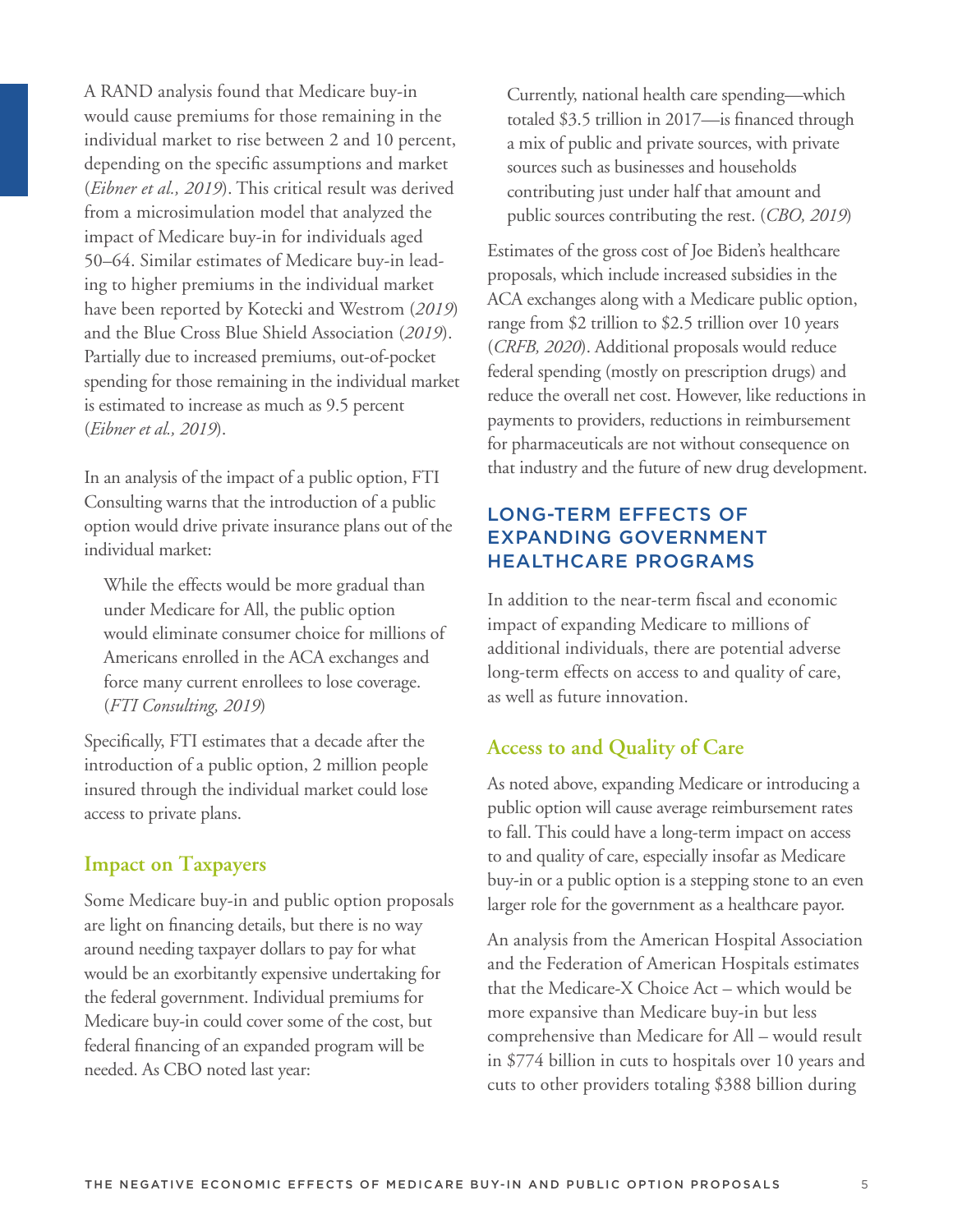the same period. This impact, while disparate across providers, would average 7 percent of total expected spending (*Koenig et al., 2019*).

Hospitals and other healthcare providers that are only marginally profitable are more likely to close if their reimbursement rates decline. While this could yield cost-cutting restructuring to restore financial viability, these changes could have an adverse impact on access to healthcare services, especially in more rural communities. As CBO (*2019*) has noted, "Such a reduction in provider payment rates would probably reduce the amount of care supplied and could also reduce the quality of care."

#### **Innovation**

Reducing the number of uninsured individuals, such as occurred with the establishment of Medicare, can have a positive effect on medical innovation.

However, if the dominant impact is to reduce average reimbursement and move patients away from coordinated value-based coverage and toward fee-forservice care, the returns on new technologies and innovative delivery services may be diminished.

A report from the Mercatus Center summarizes evidence of the positive effects of Medicare on certain innovations but also details how Medicare has discouraged innovation as it relates to "patientcentered, personalized" care (*Podemska-Mikluch, 2018*). The report concludes, "Five decades of Medicare experiment offer one clear lesson: regulatory complexity overwhelms innovation and efficiency." An even larger Medicare program will likely only increase regulatory complexity and further discourage innovation.

# **Conclusion**

While there is a good argument to be made for healthcare reform in the United States, the best route is not to drive more individuals into traditional, fee-for-service Medicare or a public option. Rather, healthcare reform should look to better align incentives among patients, payors, and providers and, in particular, ensure that providers are rewarded for delivering cost-effective care that reduces unnecessary costs and promotes better health outcomes. There have been positive examples of partnerships in this vein, either broadly through the Medicare Advantage program or more narrowly through certain demonstration programs orchestrated by the Center for Medicare & Medicaid Innovation. However, these examples reflect the government's efforts to more effectively finance healthcare for a fixed population, while Medicare buy-in and public option proposals are generally attempts to broaden the scope of the least market-oriented elements of the current healthcare system.

Expanding the government's role in the healthcare sector and setting lower prices risks the viability of broad swaths of the healthcare system and could be harmful to workers, employers, healthcare providers, consumers, and taxpayers.